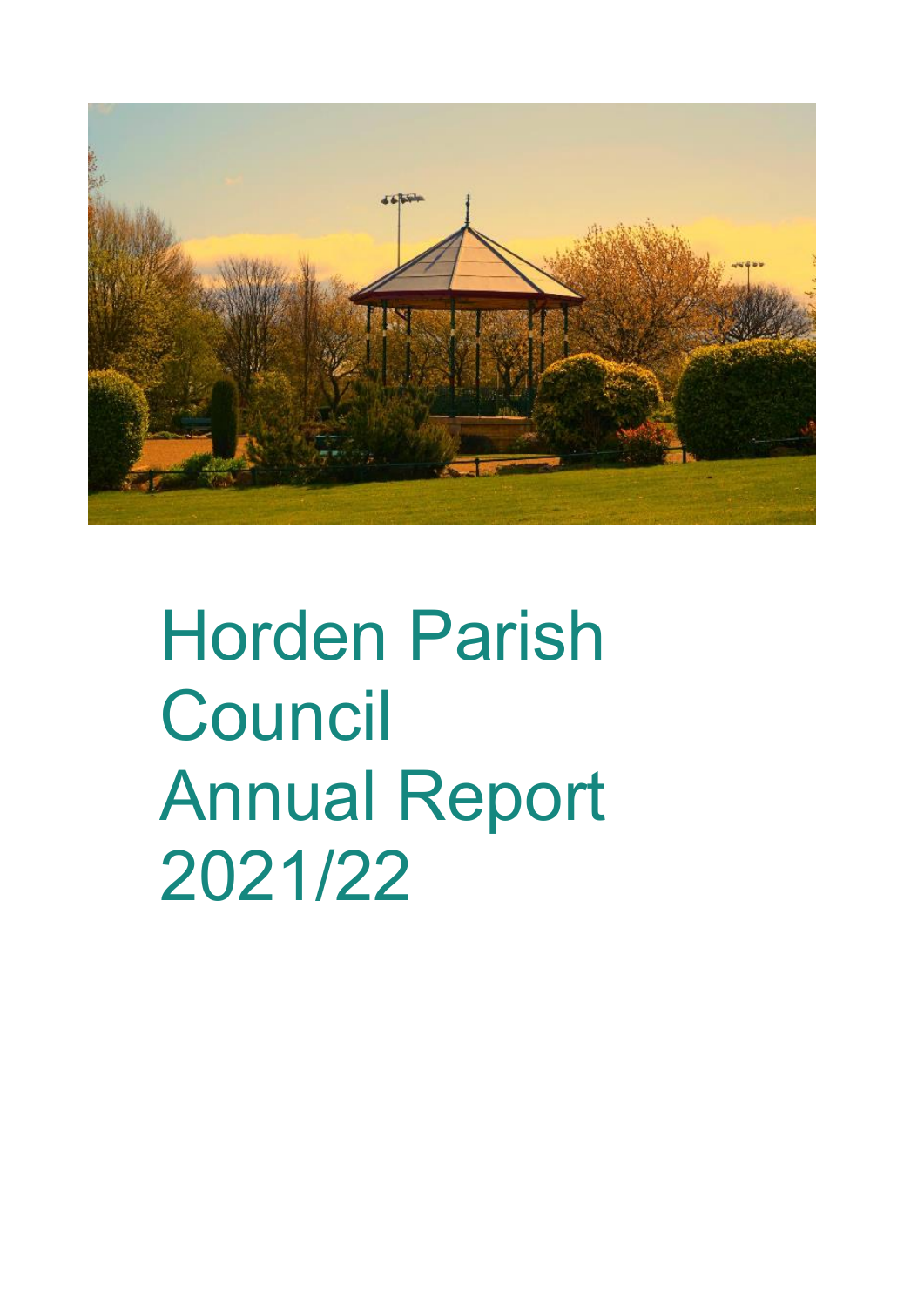| <b>Contents</b>                        |                |
|----------------------------------------|----------------|
| <b>Message from the Chairman</b>       | 3              |
| <b>About Us</b>                        | 4              |
| <b>Introduction</b>                    | 5              |
|                                        |                |
| <b>Review of 2021/22</b>               |                |
| <b>Welfare Park</b>                    | 5              |
| <b>Memorial Park</b>                   | 6              |
| <b>Cotsford Park</b>                   | 6              |
| <b>Church Green</b>                    | 6              |
| <b>Maritime Crescent</b>               | 6              |
| <b>Sunderland Road Playing Fields</b>  | $\overline{7}$ |
| <b>Thorpe Road Cemetery</b>            | $\overline{7}$ |
| <b>Social Welfare Centre</b>           | $\overline{7}$ |
| <b>Station Road Allotments</b>         | 8              |
| <b>Planning Applications</b>           | 8              |
| <b>Finance</b>                         | 8              |
| <b>Publicity &amp; Communications</b>  | 8              |
| <b>Grant Funding</b>                   | 8              |
| Members Attendance at 2021/22 Meetings | 9              |
| Members Claims 2021/22                 | 9              |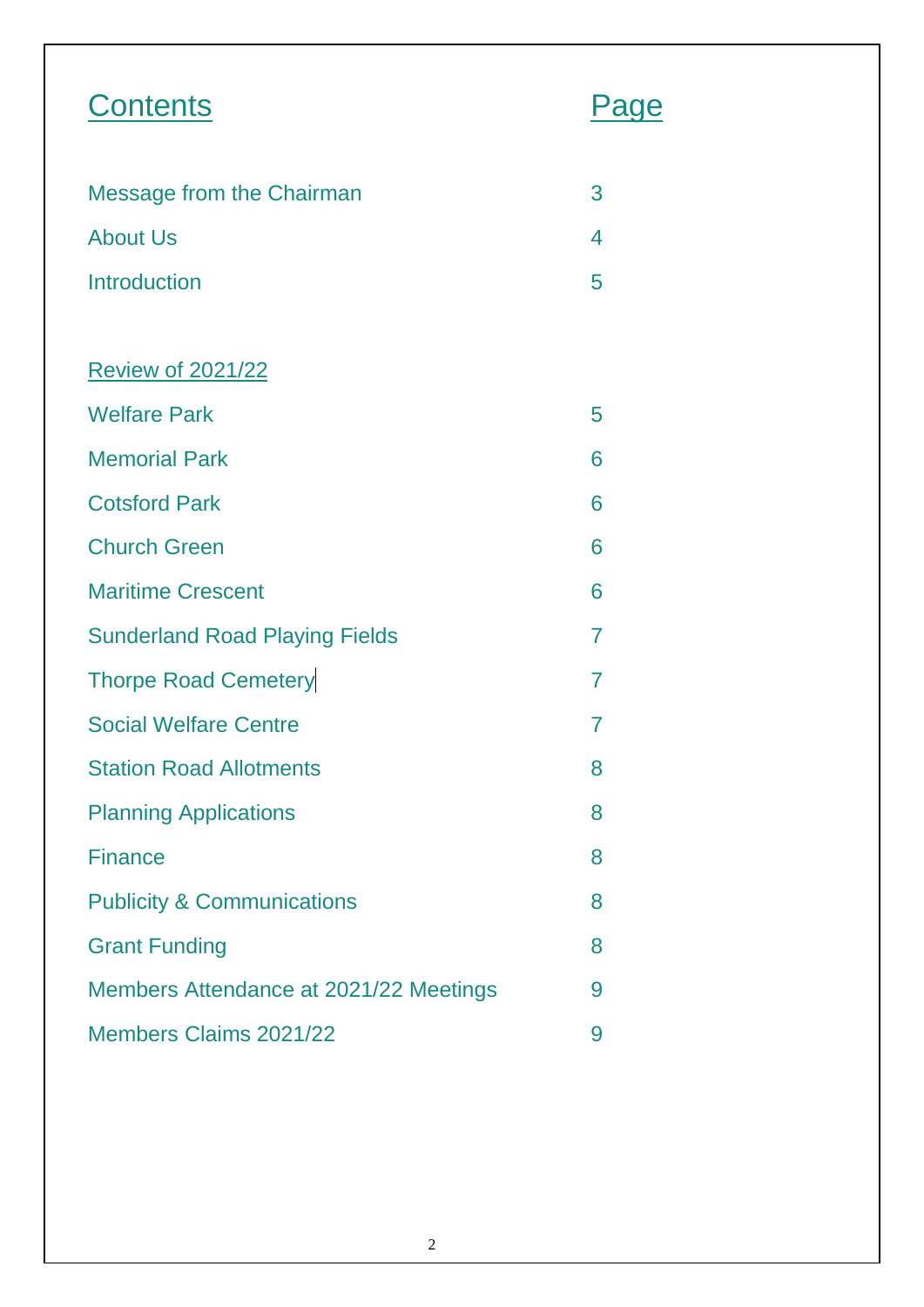# **MESSAGE FROM THE CHAIRMAN……**

2021 was an election year and I was proud to be re-elected along with the other Councillors to Horden Parish Council. I also had the honour of being elected as Chair of Horden Parish Council, along with my Vice-Chair Cllr Williams. We welcomed some new Councillors and said goodbye to some long serving Councillors. I would like to thank the Councillors who left for their service to the residents of Horden.

I would also like to thank Kevin Wilkinson for his hard work whilst he was Clerk to the Council, and welcome a new Clerk to the Council, Samantha Shippen. Samantha brings a wealth of experience to Horden as she returns to a post she held previously.

I would like to thank all the staff who work tirelessly for Horden, with a special mention to Gemma Rowe who stepped in the role of Acting Clerk to the Council during the transition of Clerks. The Council also welcomed Michelle to the post of Administration and Finance Officer. We said goodbye to some long serving staff and I thank them, on behalf of Horden, for their contribution to the maintenance of our parks and cemetery and within the admin team.

In 2021 we were still affected by the restrictions due to the Covid virus however due to the sterling work of the admin staff this did not affect us too much. We also provided the car park and Welfare Hall to assist with the vaccination program. There are still challenges ahead with the rising costs associated the running of Horden Parish Council, however I believe that with prudent management we will still be able provide the residents of Horden a cost effective service with the help and guidance of Samantha and Gemma.

**Councillor William Morrow Chairman Horden Parish Council**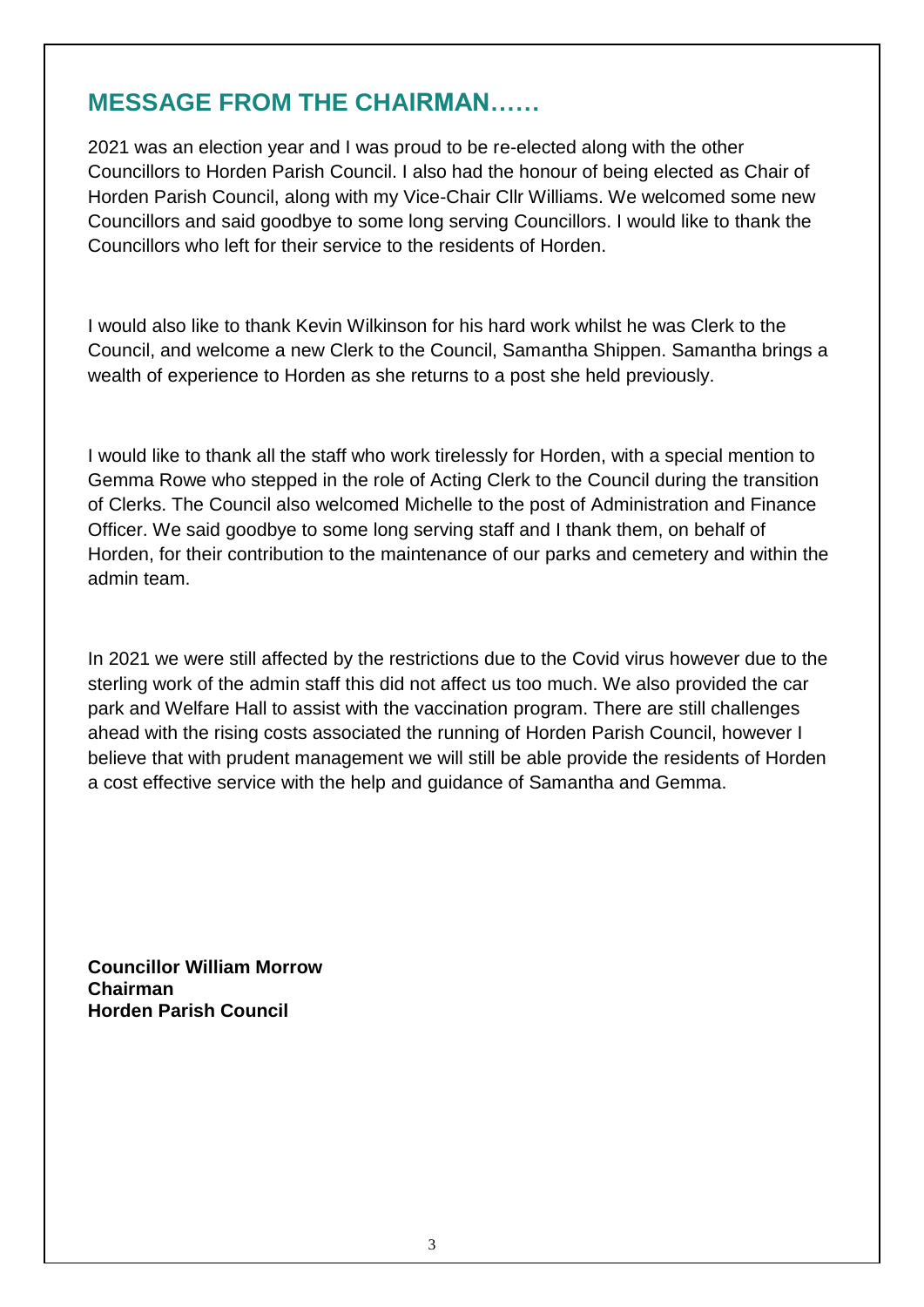# **ABOUT US**

Horden Parish Council is made up of 15 Councillors and meets the first Thursday of every month, with the exception of August. Your Councillors are made up of:-

| <b>CIIr William Morrow</b>    | 120 Third Street     | <b>Chairman of Horden Parish Council</b>                                                |
|-------------------------------|----------------------|-----------------------------------------------------------------------------------------|
| <b>CIIr Laurence Williams</b> | 13 Nelson Close      | Vice-Chairman of Horden Parish Council and<br>Vice-Chairman of Horden Recreation Ground |
| <b>CIIr Frank Leadbitter</b>  | Belmont, Windsor Ter | Chairman of the Finance & General                                                       |
|                               |                      | <b>Purposes Committee</b>                                                               |
| <b>Cllr Alison Turner</b>     | 5 Yohden Crescent    | Vice-Chairman of the Finance & General                                                  |
|                               |                      | <b>Purposes Committee</b>                                                               |
| <b>Cllr Chris Cain</b>        | 4 Hudson Avenue      | Chairman of the Parks & Cemetery Committee                                              |
| <b>Cllr David Tait</b>        | 15 Cornfield Garth   | Vice-Chairman of the Parks &                                                            |
|                               |                      | Cemetery Committee and Chairman of Horden                                               |
|                               |                      | <b>Recreation Ground</b>                                                                |
| <b>Cllr Rodie Bagnall</b>     | 11 Ash Crescent      |                                                                                         |
| <b>Cllr Denise Gregory</b>    | 20 Webb Square       |                                                                                         |
| <b>Cllr Eileen Laing</b>      | 20 Fairport Terrace  |                                                                                         |

The Parish Council employ the following Staff:-

Cllr Darren Meadows 24 Ash Crescent Cllr Ian McLean 19 Willow Grove Cllr Trish Naisbett 17 Nelson Close Cllr Isabella Roberts 33 Ninth Street<br>Cllr William Smith 22 Alder Road

**Cllr William Smith<br>Cllr Francis Winrow** 

| Samantha Shippen        | <b>Clerk to the Council</b>                  |
|-------------------------|----------------------------------------------|
| Gemma Rowe              | Deputy Clerk & Responsible Financial Officer |
| Michelle Hannant        | <b>Administration and Finance Officer</b>    |
| <b>Brooke Howarth</b>   | <b>Cemetery Administration</b>               |
| Angela Lee              | <b>SWC Operations &amp; Events Manager</b>   |
| <b>Richard Hepworth</b> | Parks and Playing Fields Supervisor          |
| <b>Tommy Basley</b>     | <b>Cemetery Supervisor</b>                   |
| <b>Sharon Atchinson</b> | <b>SWC Cleaner</b>                           |
| Lisa Ward               | <b>SWC Cleaner</b>                           |
| <b>Keith Bailey</b>     | Maintenance Gardener/General Assistant       |
| <b>Allan Roberts</b>    | Gardener / Gravedigger                       |
| Joe Hall                | Gardener / Gravedigger                       |
| Alfie Temple            | Gardener / Gravedigger                       |
| Kyle Bagnall            | Gardener / Gravedigger                       |
| <b>Michael Cain</b>     | Gardener / Gravedigger                       |
|                         |                                              |

20 Gayfield Terrace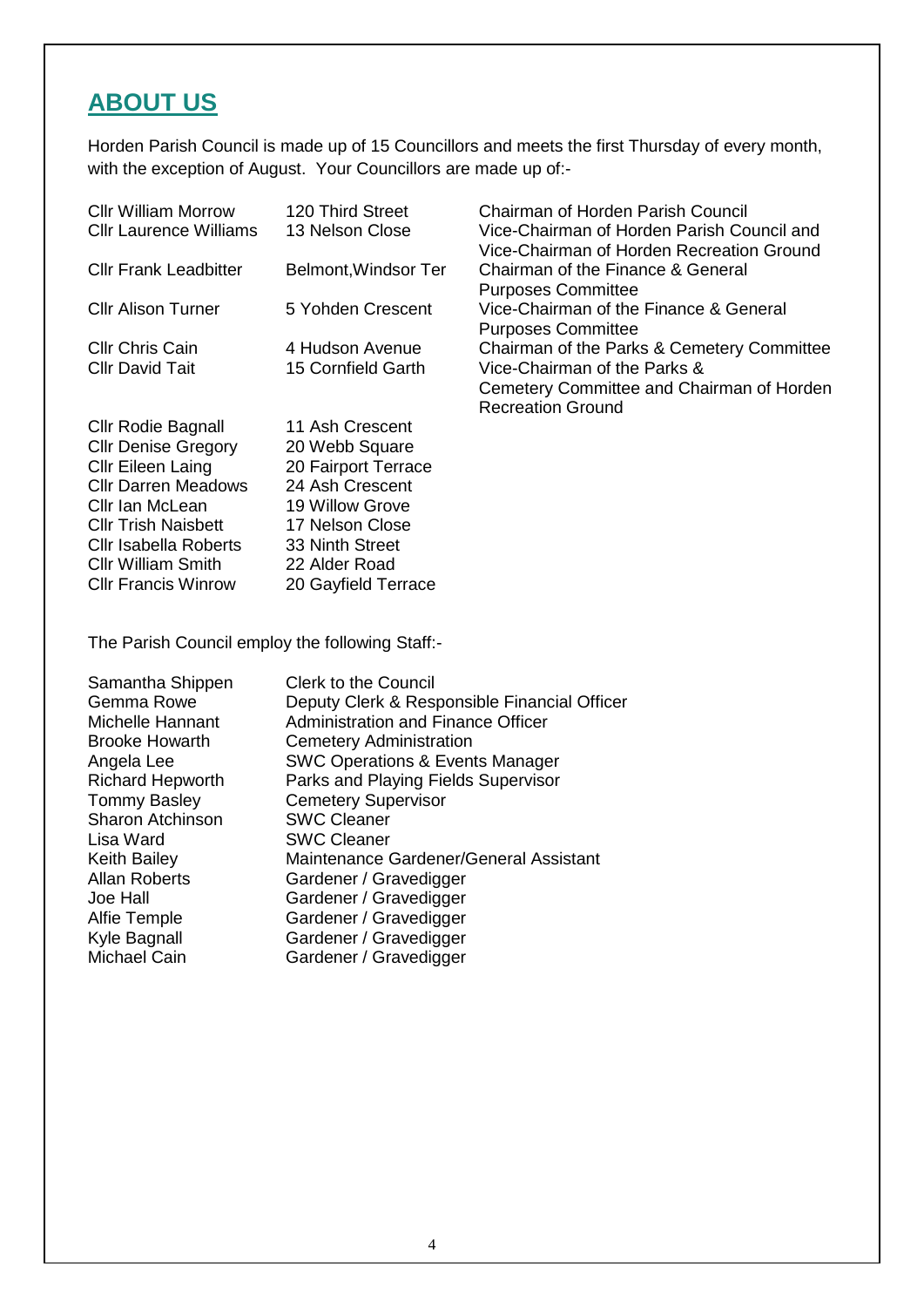# **INTRODUCTION**

Welcome to the 2021/22 Annual Report. This is a full report of the Parish Council. This report has been produced and made available prior to the Annual Assembly to be held on Monday 16<sup>th</sup> May 2022 at 6pm in the Social Welfare Centre.

The Annual Assembly is a meeting of the electors of the Parish of Horden and provides an opportunity for residents to discuss the information provided and to question the Council on its activities during the past year. Any member of the public is welcome to attend this meeting.

Horden Parish Council deliver many services in the village, such as the provision of parks, playing fields and recreation areas. The Council manage Thorpe Road Cemetery, are responsible for the Station Road Allotments and manage the Social Welfare Centre.

The Council's aim is to give the residents of Horden information about the Parish Council and the services it delivers in the village, to outline how it deals with current challenges and highlight plans to meet community needs and deliver quality services in the next year and beyond.

Meetings of the Parish Council are normally held on the first Thursday of every month, except August when Council is in recess. Meetings start at 6pm in the Social Welfare Centre. The Agenda for Council meetings is prepared on the Friday prior to the meeting and displayed on the Parish notice board in the foyer of the Social Welfare Centre and also on its website for the public to view.

All meetings of the Council are open for the public (although certain exempt items may be held in private session). If you wish to attend a meeting, just turn up. The Council is happy for the public to give their views or comments during Public Participation, but ask that you notify the Clerk prior to the meeting of the topic on which you wish to speak.

Minutes of meetings are available for public inspection at the Social Welfare Centre and via our website. Any member of the public is entitled by law to obtain copies of the minutes at reasonable cost. These can only be obtained from the Parish Council Offices at the Social Welfare Centre.

# **REVIEW OF 2021/22**

# **Welfare Park (Registered Charity Horden Recreation Ground 520826)**

The range of events and activities organised within the Welfare Park continue to be popular with the residents of Horden and the surrounding villages. Details of events can be found displayed in park noticeboards.

In July 2021 Horden Welfare Park hosted a 'Mini Gala' event in light of the cancellation of Durham Miners Gala. The event was in partnership with Durham Miners Association and Horden Banner Committee and featured a banner parade around Horden, family fun and live entertainment.

A number of local partners and organisations have used the Welfare Park to host their events and activities over the course of 2021 and 2022, these include East Durham Trust, GF Community Foundation, HCWFC and Horden Together. The Council look forward to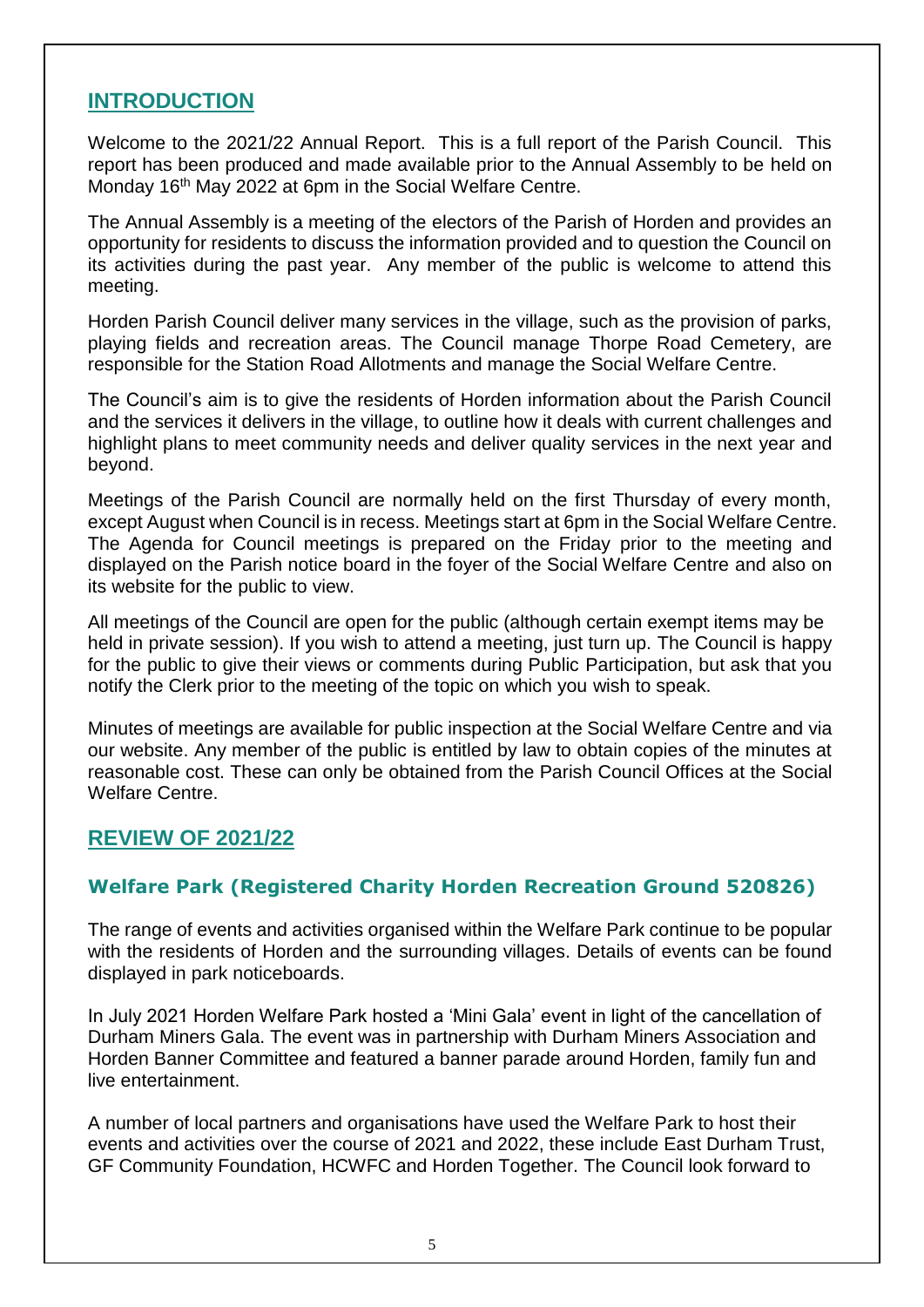continued successful partnership working to provide a wider range of activities for residents, whilst fully utilising Council facilities.

The Vintage Tea Room and Heritage Centre, run by volunteers, continues to be a popular attraction in the park. The Tea Room and Heritage Centre are open every Monday, Wednesday and Friday from 10:30am – 3pm in the months of March – October.

September 2021 saw the return of floodlights at Horden Welfare Football Ground following a successful funding bid to the Football Foundation. The scheme was also part funded by Horden CWFC and Horden Recreation Ground Charity. 2022 will see further capital work take place at the ground with the refurbishment of the Grandstand.

Parish Council staff have consistently delivered a service second to none in their upkeep and maintenance of the park and sporting facilities. The dedication and commitment to excellence ensure that users of the Welfare Park continue to enjoy the amenities at the quality they expect. A special thank you therefore must go to the staff for their efforts.

## **Memorial Park**

2021/22 has been a year of general ongoing maintenance at Memorial Park. Those of you who visit the Park on a regular basis will, we are sure, join the Council in praising the staff for the excellent standards achieved at the park.

In accordance with village tradition, the annual Remembrance Sunday ceremony and Tree Lighting Service were held in the Park in 2021. The attendance for both events was once again excellent and an inspiration to see.

### **Cotsford Park**

The grassed area in the centre of the inner ring of houses on the Cotsford Park Estate is a registered village green for which the Parish Council has management responsibility.

### **Church Green**

Church Green is the area of grass at the bottom of the Memorial Park opposite St Mary's Church. It provides walkways from Sixth and Seventh Streets to Blackhills Terrace and has a number of seating areas, litter bins and dog bins.

This area was registered by the Parish Council as a village green in 2014, protecting the green from future development.

### **Maritime Crescent**

The grassed play area at Maritime Crescent in Grants Houses is owned by Durham County Council. The play equipment and mini goals are however, the property of Horden Parish Council.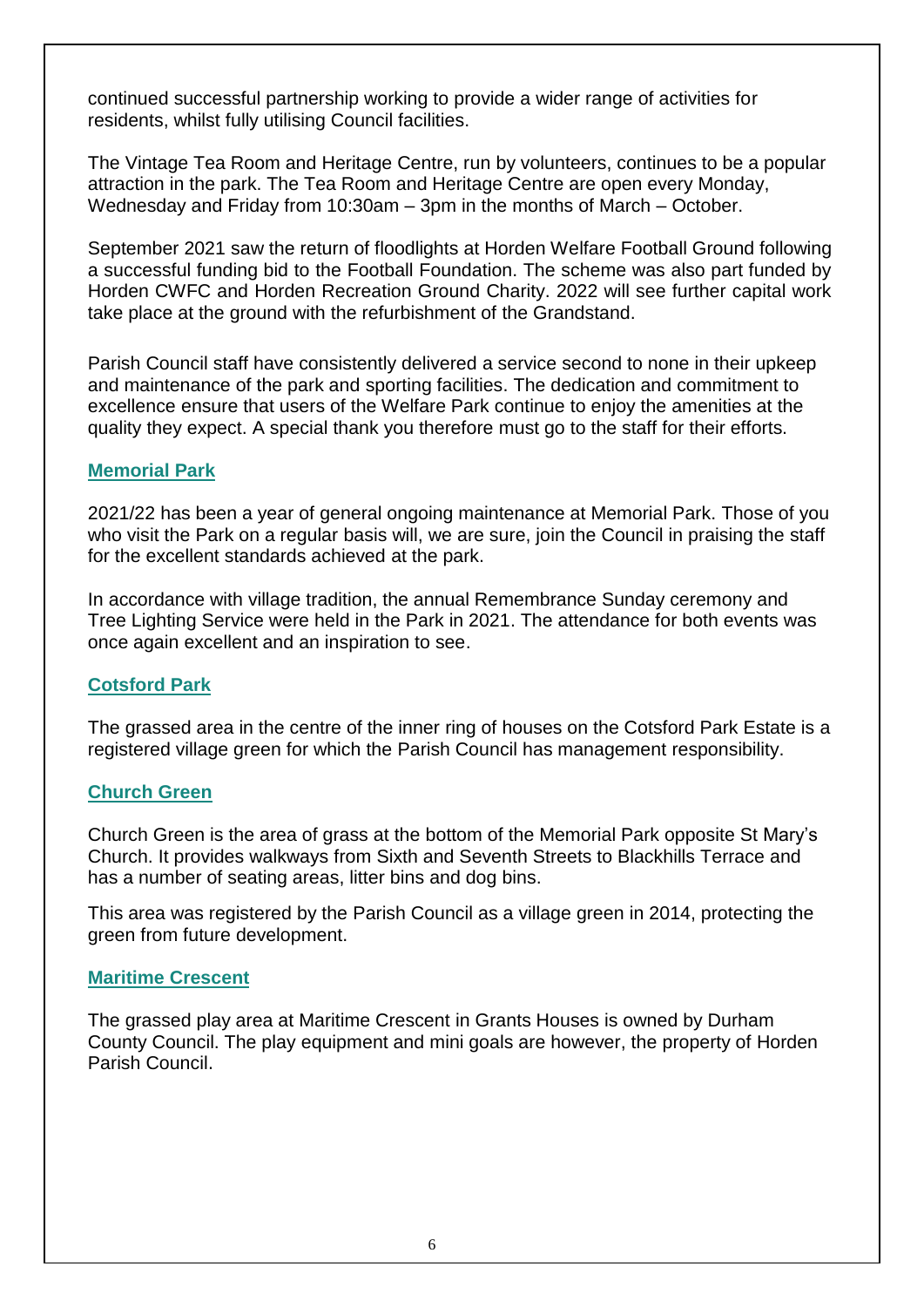# **Sunderland Road Playing Fields**

Many football teams continue to use the football pitches at Sunderland Road. Whippet racing also takes place on the fields on a Saturday morning, in keeping with the tradition of the village.

The playing fields also cater for more informal activities such as an outdoor gym, five-aside football, permanent mini goals are provided on the fields alongside a small play area for children. Users are encouraged to use the car parking facilities on the site so as not to cause obstruction to other road users and pedestrians.

Horden Parish Council installed fitness equipment on the playing field in 2020 and new play equipment including swings, roundabout and springers were installed in the play area in 2021 with new boundary fencing, part funded by County Councillor Ian Mclean.

# **Thorpe Road Cemetery**

During 2021/22 a total of 73 burials took place as follows

|                     | Total | Horden | $\frac{0}{0}$ | <b>Others</b> | %   |
|---------------------|-------|--------|---------------|---------------|-----|
| <b>All Burials</b>  | 73    | 49     | 67%           | 24            | 33% |
| <b>Full Burials</b> | 52    | 33     | 63%           | 19            | 19% |
| Ashes               | つ1    | 16     | 76%           | 5             | 24% |

In addition to the seventy-three burials, memorial plaques were sold for display on the memorial wall. Many relatives have donated seats in memory of their loved ones. The Parish Council will consider donations of seats, trees, rose bushes and other items, space permitting.

In 2021 some additional drainage work was carried on Section N, closest to the boundary wall, and connected to the main drainage system fitted as part of the 2019 Extension, in an attempt to alleviate surface water.

In 2021 the first interment took place in the new extension of Thorpe Road Cemetery. The extension of 3.6 acres of land was purchased by the council in 2017 and it is anticipated to create a further 1,500 burial spaces.

# **Social Welfare Centre**

The Social Welfare Centre continues to be used by many residents and community groups. Activities include Horden Girl Guides, Horden Residents Association, Horden Regeneration Partnership and Horden Banner Committee to name a few.

The Social Welfare Centre continues to provide office space for Durham Deafened Support and in 2021 Horden Together occupied the first floor of the Social Welfare Centre. Horden Together have a team of staff who are helping to improve the environment in Horden in both practical ways and using their powers of enforcement where necessary. For further information about the work of Horden Together they can be contacted on 03000 263 387.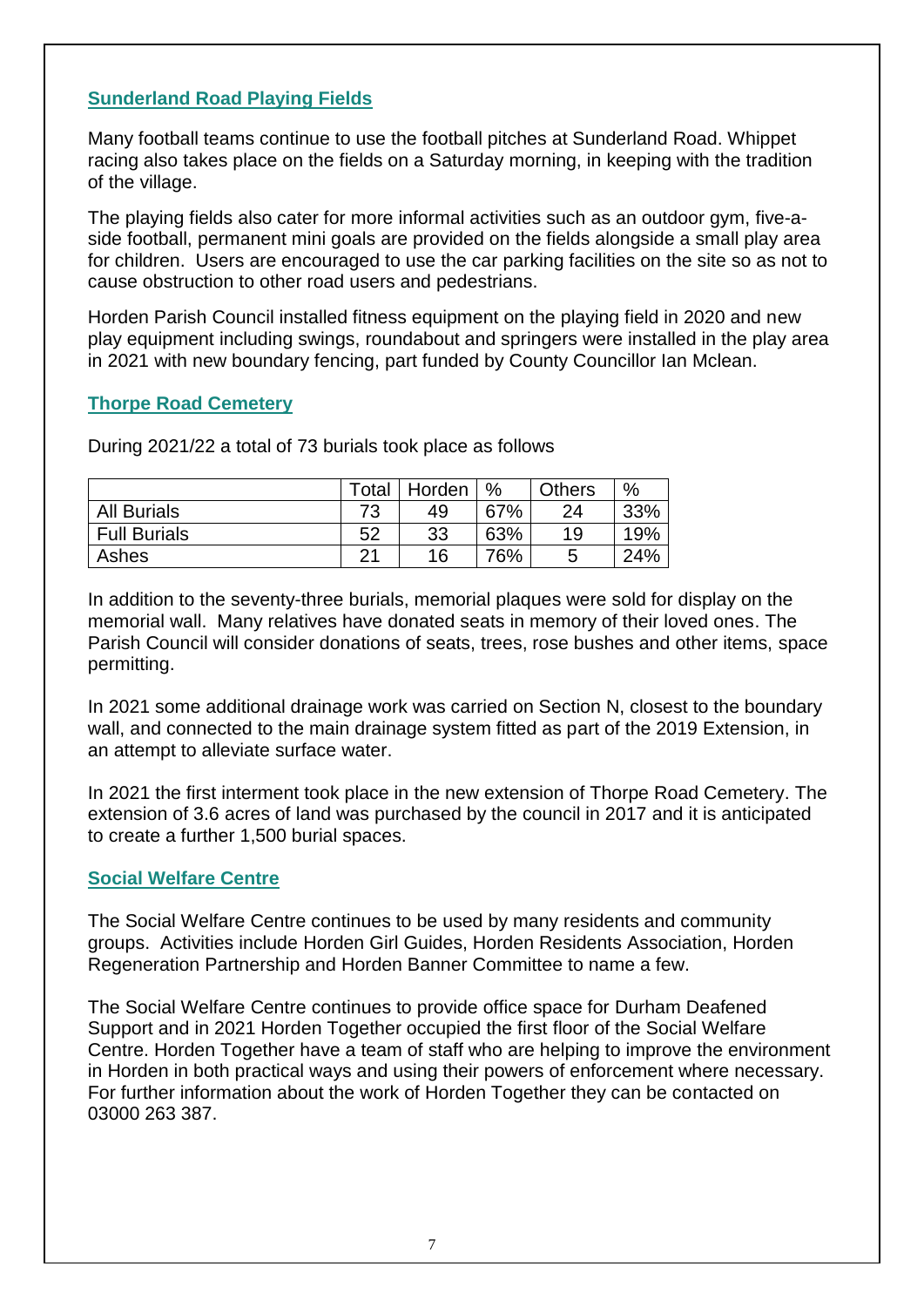## **Station Road Allotments**

The allotments are situated at the end of Acacia Avenue and are on both sides of the railway bridge. The land is part owned by the Parish Council and part owned by Castle Eden Estates and the whole site is rented to Station Road Allotment Association who manage the site.

## **Planning Applications**

The Parish Council is a statutory consultee on all planning applications submitted to Durham County Council for Horden. This means that the Parish Council have the opportunity to support or object to any application submitted from within the village. During 2021/22 there were 18 applications considered by the Parish Council.

### **Finance**

During 2021/22, the Council set a budget of £702,858. It is estimated that the Council spent £663,052 during the year which includes some expenditure from earmarked reserves on capital projects. Details of the Council Budget can be found on the Council's website.

### **Publicity & Communications**

The Parish Council has its own website<https://horden.parish.durham.gov.uk/> which provides details of meeting dates and times, details of upcoming events and recent publications, there is also a section for agendas and minutes of meetings. The Parish Council also continue to use social media as a means of reaching the local community.

Events and activities organised by the Council are advertised in the noticeboards at the Welfare Park and Social Welfare Centre, on the website and also social media sites.

### **Grant Funding**

The Parish Council give many grants and donations to local groups and charitable organisations during the year. Some of the grants are in the form of free or reduced rental for the use of Parish Council facilities, particularly the Social Welfare Centre. Other grants are in the form of monetary donations. All requests for grants are considered by the Finance and General Purposes Committee. Listed below are some of the groups and organisations who received financial assistance in 2021/22:-

Great North Air Ambulance Service Horden Guides Durham Deafened Support Horden Regeneration Partnership Horden Residents Association Patchwork Quilters Horden Together.